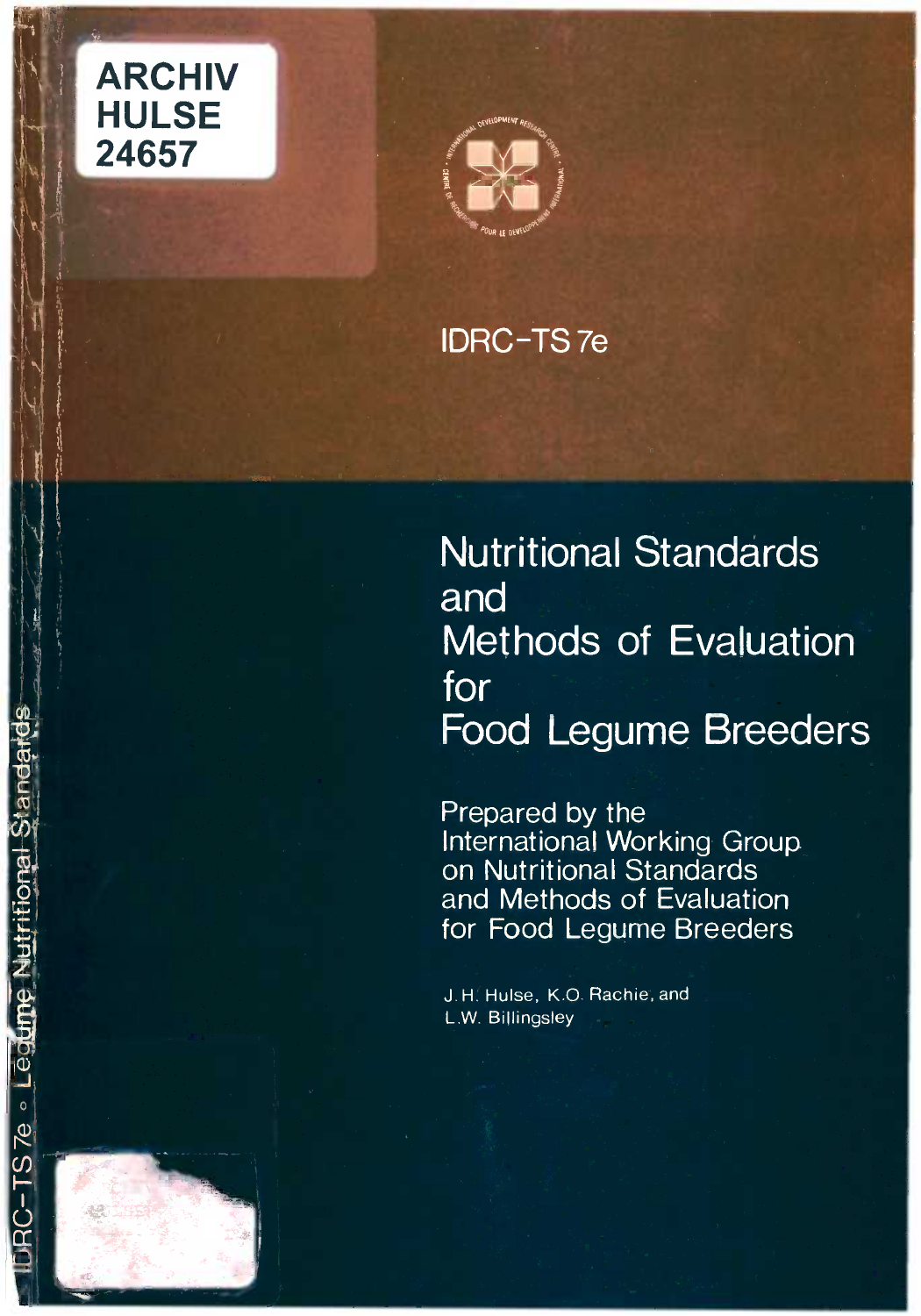l977 International Development Research Centre Postal Address: Box 8500, Ottawa, Canada K1G 3H9 Head Office: 60 Queen Street, Ottawa

Hulse, J.H. Rachie, K.O. Billingsley, L.W.

**I** and the

### IDRC IDRC-TS7e

Nutritional standards and methods of evaluation for food legume breeders. Ottawa, IDRC 1977. 100 p.

/IDRC pub CRDI/. Monograph on /nutrition/al /quality standard/s in /legume/ /plant breeding/ $-$  discusses the /recommendation/s for standards of /food composition/; physical and /chemical analysis/, /food analysis/ and / biology/cal / evaluation technique/s.

ĵ

UDC: 633.3 ISBN: 0-88936-137-1

Microfiche Edition \$1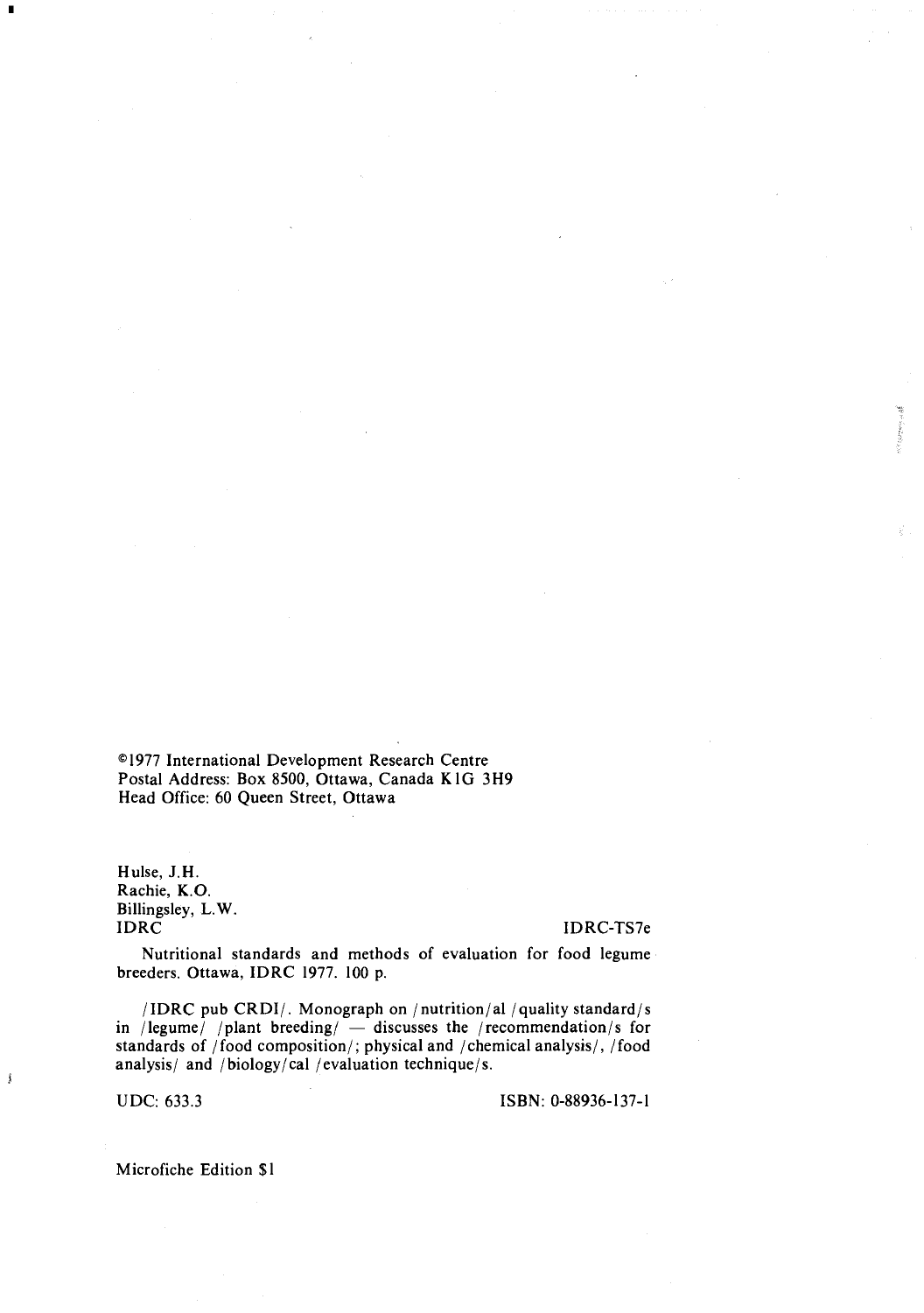$24657$ 

IDRC-TS7e

# 826295

# Nutritional Standards and Methods of Evaluation for Food Legume Breeders

Prepared by the International Working Group on Nutritional Standards and Methods of Evaluation for Food Legume Breeders

J.H. Hulse,\* K.O. Rachie,\* and L.W. Billingsley\*\*

This publication was prepared by the International Development Research Centre in cooperation with the International Union of Food Science and Technology, the International Union of Nutrition Sciences, the International Centre of Tropical Agriculture (CIA T), the International Crops Research Institute for the Semi-Arid Tropics (ICRISAT), and the International Centre for Agricultural Research in Dry Areas (ICARDA).

\*Cochairmen of the Working Group. \*\*Edjtor.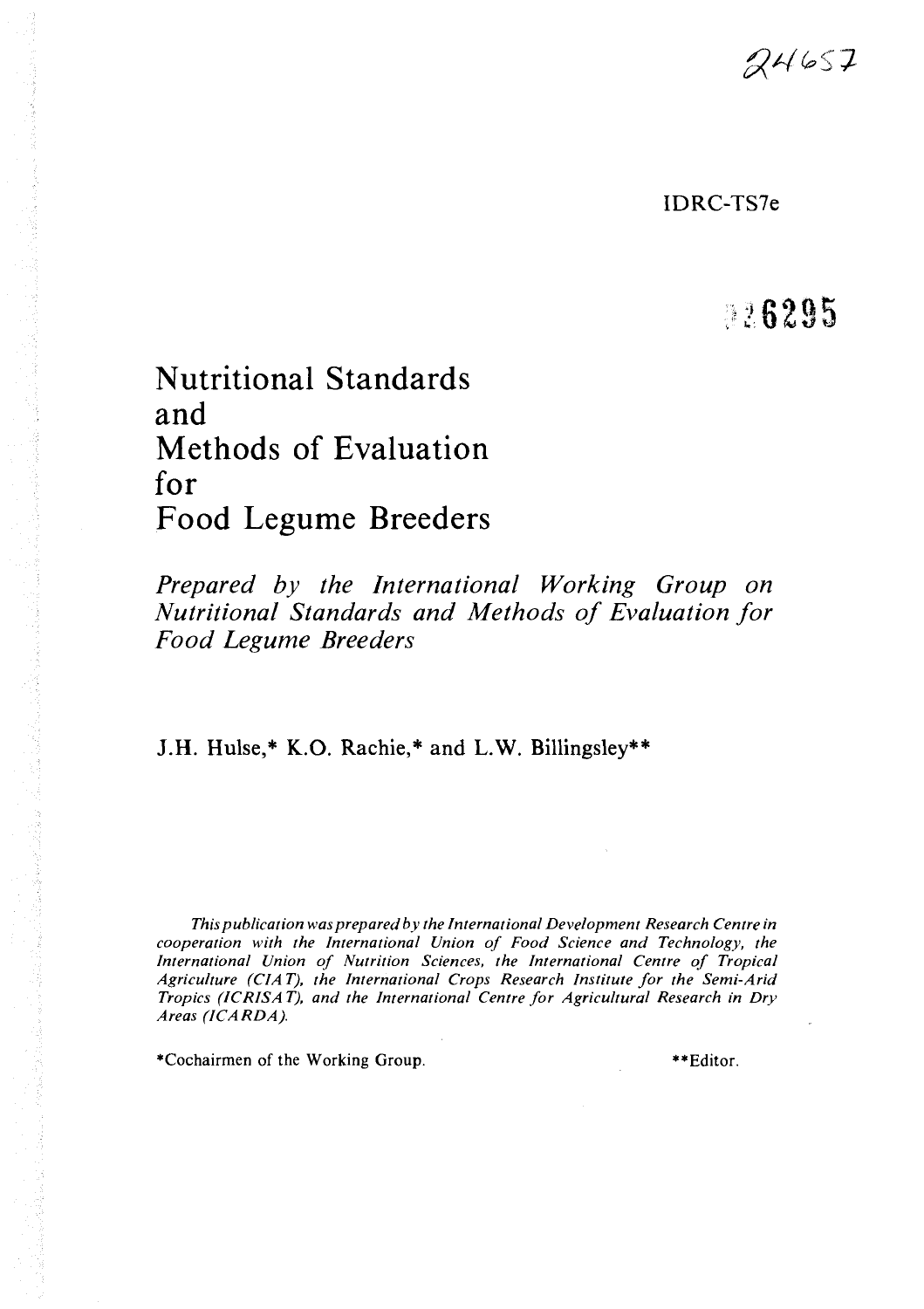### Cochairmen

- Hulse, J. H. Director, Agriculture, Food and Nutrition Sciences, International Development Research Centre, Box 8500, Ottawa, Canada
- Rachie, K. 0. Associate Director General Research, CIAT, Apartado Aéreo 67-13, Cali, Colombia

### **Participants**

- Bender, Arnold University of London, 59 Perryn Road, London W3 7LS, England
- Bressani, Ricardo Head, Division of Agricultural and Food Sciences, INCAP, Apartado Postal No. 1188, Guatemala City, Guatemala
- Carpenter, K. J. Department of Nutritional Sciences, University of California, Berkeley, California 94720, USA
- Dovlo, Florence Head, Food Research Institute, P.O. Box M20, Accra, Ghana
- Green, J. M. ICRISAT, 1-11-256 Begumpet, Hyderabad 500016, India
- Hawtin, Geoffrey ALAD, The Ford Foundation, P.O. Box 2344, Cairo, Egypt
- McLaughlan, J. M. Food Directorate, Health Protection Branch, Health and Welfare Canada, Tunney's Pasture, Ottawa, Canada
- Tkachuk, R. Grain Research Laboratory, Canadian Grain Commission, 303 Main Street, Winnipeg, Manitoba, Canada
- Williams, P. C. Grain Research Laboratory, Canadian Grain Commission, 303 Main Street, Winnipeg, Manitoba, Canada

#### Rapporteur

Billingsley, L. W. Ottawa, Canada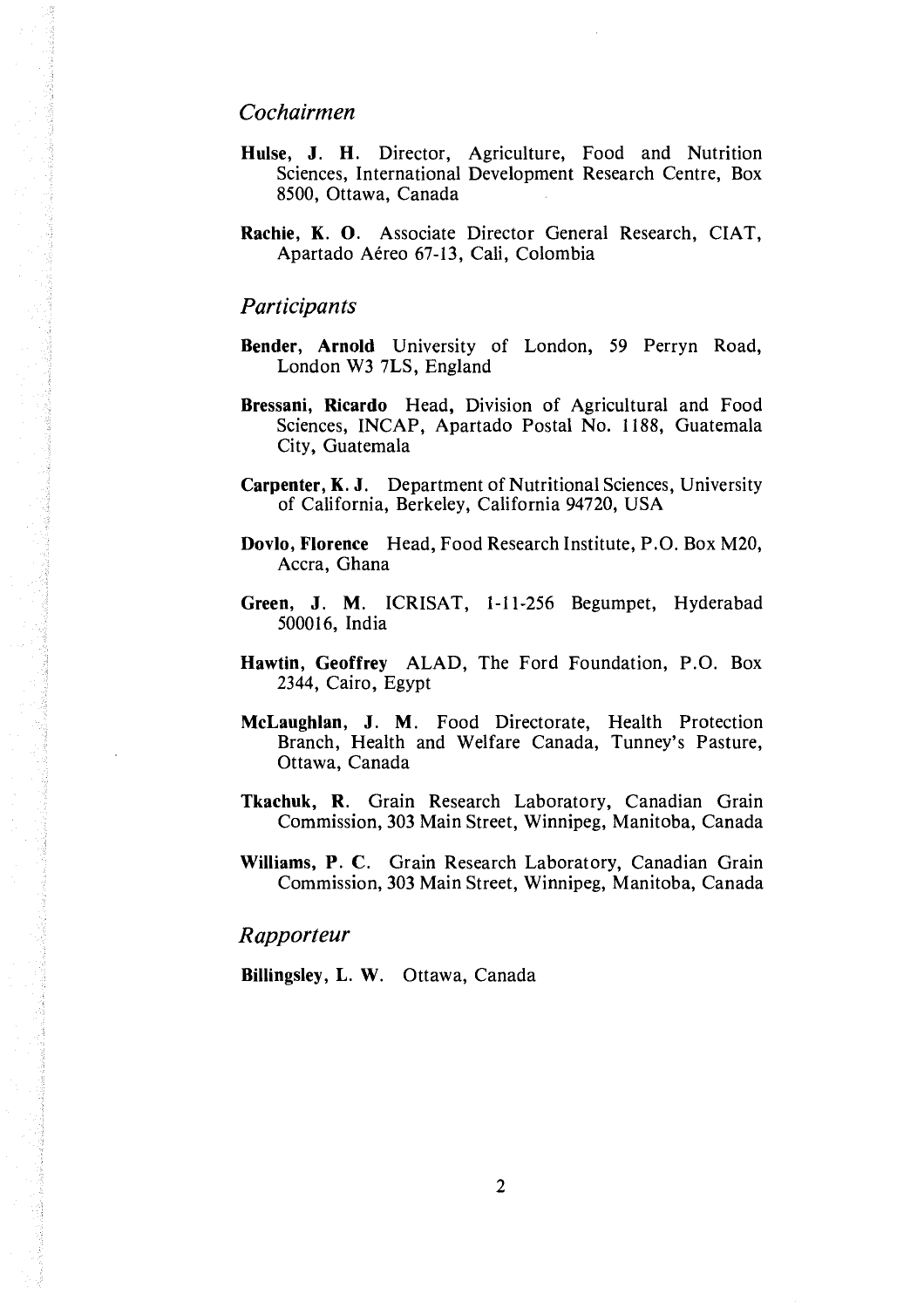# **Contents**

| Foreword |  |  |  |
|----------|--|--|--|
|----------|--|--|--|

## Chapter 1

| Physical and Chemical Assessment of Protein Quantity and Quality in |  |
|---------------------------------------------------------------------|--|
|                                                                     |  |

# Chapter 2

## Chapter 3

# Chapter 4

| Mechanical Device (Penetrometer) for Measuring the Degree of Hardness in |  |
|--------------------------------------------------------------------------|--|
|                                                                          |  |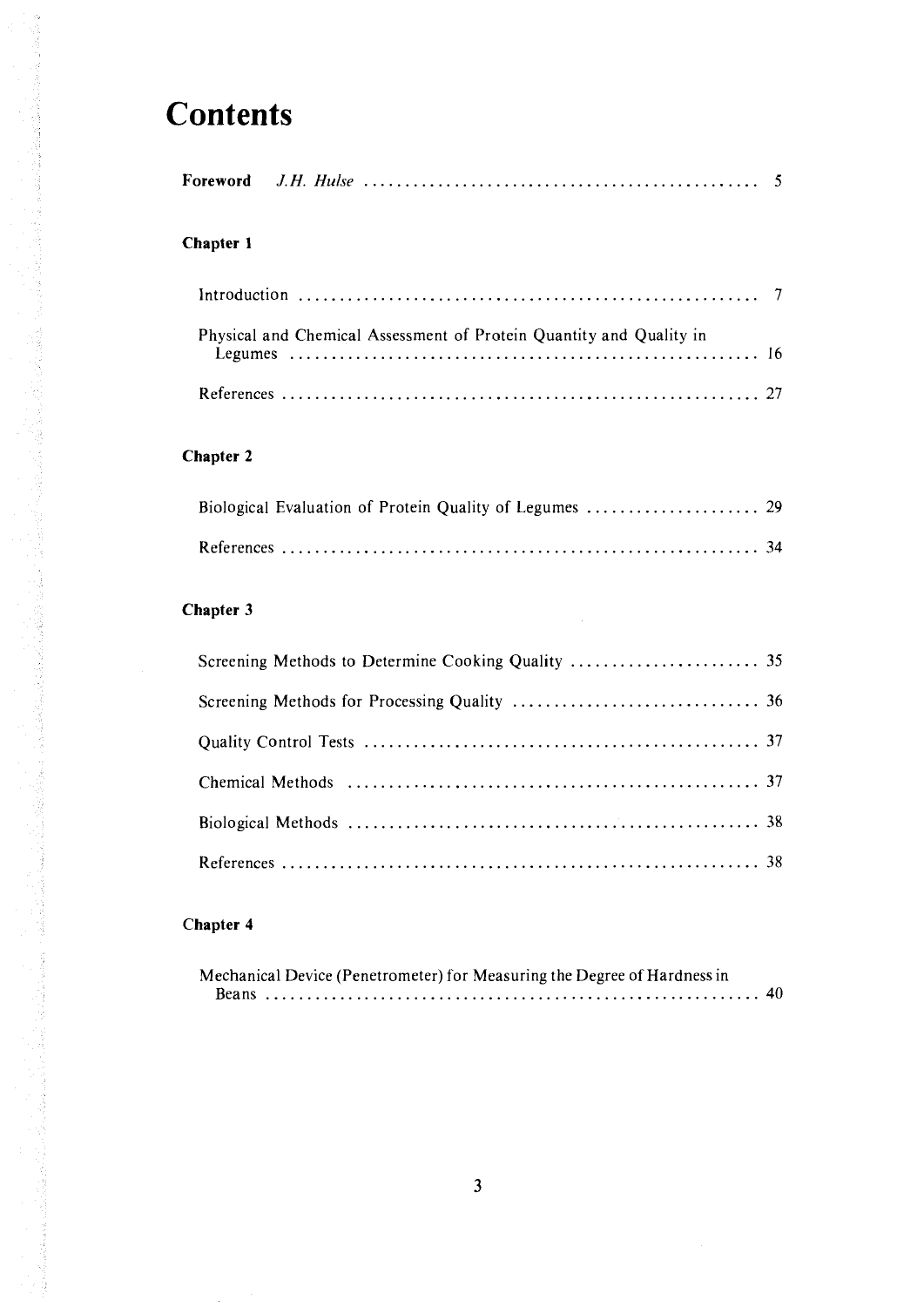# Chapter 5. Background Papers

在这个时间,我们就是一个人的人,我们的人们,我们的人们的人们,我们们的人们,我们的人们的人们,我们的人们的人们的人们的人们的人们的人们的人们,我们的人们的人们的人

Š

| Breeding Strategy for the Nutritional Improvement of Pulses G.C. Hawtin,    |
|-----------------------------------------------------------------------------|
| Tentative Nutritional Objectives in the Major Food Crops for Plant Breeders |
| The Problem of Legume Protein Digestibility R. Bressani and                 |
| A Short Summary of Methods of Testing Grains, Seeds, and Related Products   |
| Calculation of the Nitrogen-to-Protein Conversion Factor R. Tkachuk  78     |
|                                                                             |
| Criteria for Cooking Quality and Acceptability of Cowpeas Florence E.       |
| Problems of Nutritional Quality of Pigeon Pea and Chick-pea and             |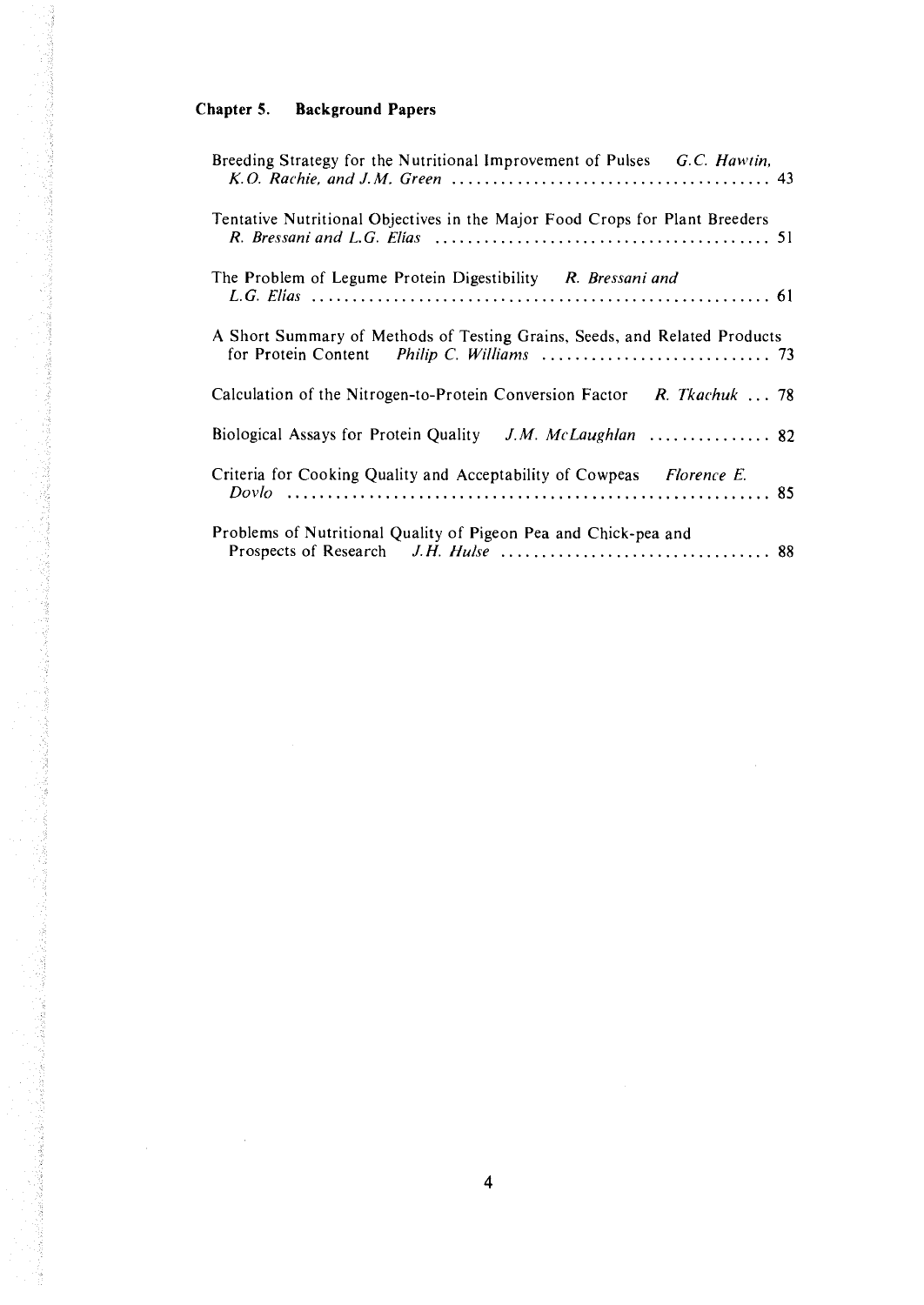organic nitrogen. New York, U.S., Academic Press Inc.

- American Association of Cereal Chemists. 1962. Approved methods, 7th ed. Minneapolis, U.S., American Association of Cereal Chemists.
- Association of Official Analytical Chemists. 1970. Official methods of analysis of the Association of Official Agricultural Chemists, 11th ed. Benjamin Franklin Station, Washington, D.C., U.S., Association of Official Analytical Chemists.
- Trevis, J.E. 1974. Cereal Sci. Today(U.S.), 19, 182,
- Williams, P.C. 1974. Cereal Sci. Today (U.S.), 19, 280.
- JO. Bolleter, W.T., Bushman, C.J., and Tidwell, P.W. 1961. Anal. Chem. (U.S.), 33, 592.
- II. Varley, J.A. 1966. Analyst, 91, 119.
- 12. Gehrke, C.W., Kaiser, F.E., and Ussary, J.P. 1968. J. Assoc. Off. Anal. Chem. (U.S.), 51, 200.
- Gehrke, C.W., and Wall, L.L. 1971. J. Assoc. Off. Anal. Chem. (U.S.), 54, 187.
- 14. Crooke, W.M., and Simpson, W.E. 1971. J. Sci. Food Agric. (England), 22, 9.
- Williams, P.C. 1964. Analyst, 89, 276.
- 16. Feinstein, L., and Hart, J.R. 1959. Cereal Chem. (U.S.), 36, 191.
- 17. Pinckney, A.J. 1961. Cereal Chem. (U.S.), 38, 501.
- 18. Jennings, A.C. 1961. Cereal Chem. (U.S.), 38, 467.
- Williams, P.C., and McEwin, N.M. 1967. J. Sci.

Food Agric. (England), 18, 184.

- 20. Johnson, R.M., and Craney, C.E. 1971. Cereal Chem. (U.S.), 48, 276.
- 21. Noll, J.S., Simmonds, D.H., and Bushuk, W. 1974. Cereal Chem. (U.S.), 51, 610.
- 22. Simmonds, D.H., and Ronalds, J.A. 1975. Bakers' Dig. (U.S.), 66, 36.
- Udy, D.C. 1956. Cereal Chem. (U.S.), 33, 190.
- 24. Popineau, Y. 1975. Techniques des industries céréalières, No. 148, 10.
- Gosbel, P. 1971, Flour Milling and Baking Research Association, Bull. No. I, 18.
- 26. Johansson, A., Larsson, B., Tibell, G., and Ehrenberg, L. 1969. In New approaches to breeding for improved plant protein. Vienna, International Atomic Energy Agency. l69p.
- 27. Niemann, E.G., and Neumuller, D. 1973. In Nuclear techniques for seed protein improvement. Vienna, International Atomic Energy Agency, 339p.
- 28. Dohan, D.A., Standing, K.G., and Bushuk, W. 1976. Cereal Chem. (U.S.), 53, 91.
- 29. Rosenthal, R.D. 1971. Annual meeting, Kansas Association Wheat-growers, Hutchinson, Kansas, U.S.
- Williams, P.C. 1975. Cereal Chem. (U.S.), 52,561.
- Williams, P.C. 1977. J. Sci. Food Agric. (England) (in press).

### Calculation of the Nitrogen-to-Protein Conversion Factor

R. Tkachuk

The crude protein content of plant and other food materials is estimated by multiplying its total nitrogen (N) content by some factor, hence the term nitrogen-to-protein (or N:P) factor. The factor of 5.7, widely used for wheat, has its origins in the painstaking work of Osborne and Voorhees (1), who found that the average nitrogen content of the protein fractions they isolated was 17.54%. It was subsequently concluded that by determining the nitrogen content of any sample of wheat and multiplying the result by  $100 \div 17.54$  (5.70), a good working estimate of the protein content would be realized. The principle has been extended to other commodities, as various workers have isolated and analyzed the proteins for nitrogen. Some of the more commonly used N:P factors are: wheat and wheaten products, 5.7; rice and rice products, 5.95; all other cereals, legumes, oilseeds, and forages, 6.25; and milk and dairy products, 6.38.

Proteins and peptides are polymers of amino acids (AA). The availability of accurate amino acid analysis now makes it possible to calculate the protein content of various materials more accurately. Dividing the protein content calculated from the AA composition by the nitrogen content of the sample leads to an accurate value for the N-to-P factor. When such calculations were carried out for some cereals and oilseeds (2, 4), N-to-P factors obtained were equal approximately to 5.5-5.7. The procedure of using 6.25 as a factor for all oilseeds, pulses, forages, and cereals (other than wheat and rice) is of doubtful validity. This factor was derived largely as a result of the analysis of proteins isolated from animal sources. Analytical studies made on a wide diversity of cereals and oilseeds have failed to identify any materials with a factor as high as 6.25 (2, 5).

Aside from the commercial aspect, the chief significance of the N:P factor concerns the nutritionist, who endeavours to formulate diets with a satisfactory balance of protein, carbohydrate. and other constituents from a mixture of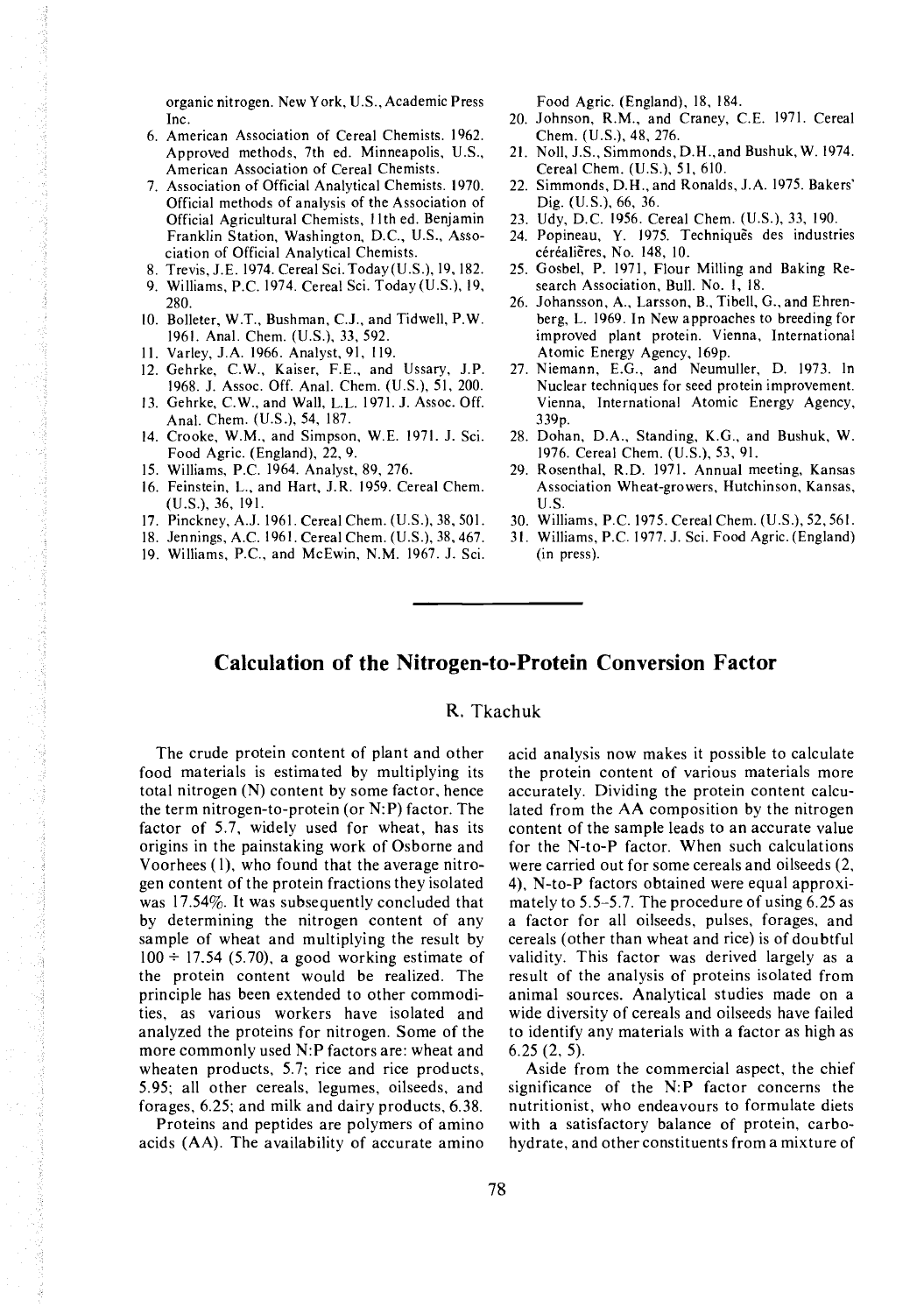| Pearl millet | Sorghum | Chick-pea | Teff |
|--------------|---------|-----------|------|
| 9.5          | 7.0     | 19.3      | 10.1 |
| 5.36         | 5.58    | 5.53      | 5.31 |
| 17.1         | 14.6    | 23.5      | 13.4 |
| 5.49         | 5.62    | 5.44      | 5.42 |
|              |         |           |      |

Table 1. Influence of protein level on N:P factor (Tkachuk, R., unpublished data).

Note:  $N \times 5.7$  dry basis.

Table 2. Influence of N:P factor on reported "protein" level.

|                | "Protein" at different $\%$ of N (Kjeldahl) |       |      |       |         |
|----------------|---------------------------------------------|-------|------|-------|---------|
|                | $\overline{2}$                              | 3     | 4    | 5     | $6\%$ N |
| $N$ : P factor |                                             |       |      |       |         |
| 5.2 $(A)$      | 10.4                                        | 15.6  | 20.8 | 26.0  | 31.2    |
| 5.7 $(B)$      | 11.4                                        | 17.1  | 22.8 | 28.5  | 34.2    |
| 6.0(C)         | 12.0                                        | 18.0  | 24.0 | 30.0  | 36.0    |
| 6.25(D)        | 12.50                                       | 18.75 | 25.0 | 31.25 | 37.5    |
| Diff. D-A      | 2.10                                        | 3.15  | 4.20 | 5.25  | 6.30    |

materials, most of which differ in amino acid composition. Because amino acids differ both in their individual composition and in their distribution within proteins, most proteins themselves differ in nitrogen content. As a result, the N:P factor differs from crop to crop, and in most instances the factor of 6.25 will lead to spuriously high values for the "protein" figures. Diets and feed formulations based on these figures are unlikely to provide protein nutrition to conform with their apparent composition. A recent study on three cereals and a legume fed at different protein levels revealed that the N:P factor differed within a crop as a direct result of differences in amino-acid composition (Tkachuk, R., unpublished data). This study is summarized in Table 1. Not only did the N:P factors differ at different protein levels, but they differed in different directions.

などのことに、このことに、その他に、このことが、その他に、その他に、この子供の人間を見えていることができる。その他に、その子供の人間を見える。 しょうかん こうしょう こうしょう こうしょう アイディスク かんしょう こうしょう こうしょう こうしょう こうしょう

The influence of the N:P factor on the "protein" content is illustrated in Table 2. The effect is mathematically most marked in materials with high nitrogen contents. Although legumes are regarded as reliable sources of high protein for human nutrition, this observation is of particular concern to breeders and nutritionists in the fields of legume production and utilization.

The most significant nitrogen-containing substances in protein synthesis and metabolism in nonruminant animals (including humans) are the amino acids, and certain amides, such as asparagine and glutamine. Consequently, the most logical method of arriving at a N:P factor is to determine the total amino acid and amide content of a commodity, and the respective distribution of amino acids and amide nitrogen. The total nitrogen content is then determined, and the ratio of total amino acids plus amides total nitrogen in unit weight of sample gives the ratio N:amino acids plus amides, or the true N: P factor. The method of calculation is explained more fully in Appendix I. Maximum recovery of amino acids is essential, and this is affected mainly by hydrolysis conditions (6). Accuracy is also improved by meticulous observation of such conditions as the relative moisture contents of the samples used, respectively, for total nitrogen and amino acid determinations, and by correction for the elements of water added during hydrolysis. In most mature plant material the amount of soluble nitrogen (usually referred to as "nonprotein" nitrogen) is only about  $2-3\%$ , and consists largely of free amino acids, simple peptides, and intermediate compounds in protein metabolism. In other words, practically all of the nitrogen in plant material can be accounted for in terms of some type of amino acid, or derivative thereof. As the recovery of nitrogen as amino acids after hydrolysis is rarely in excess of 96%, it is likely that N:P factors based on amino acid analysis are slightly low. A reduction in recovery of amino acids of 3% means that a true N:P factor of 5.8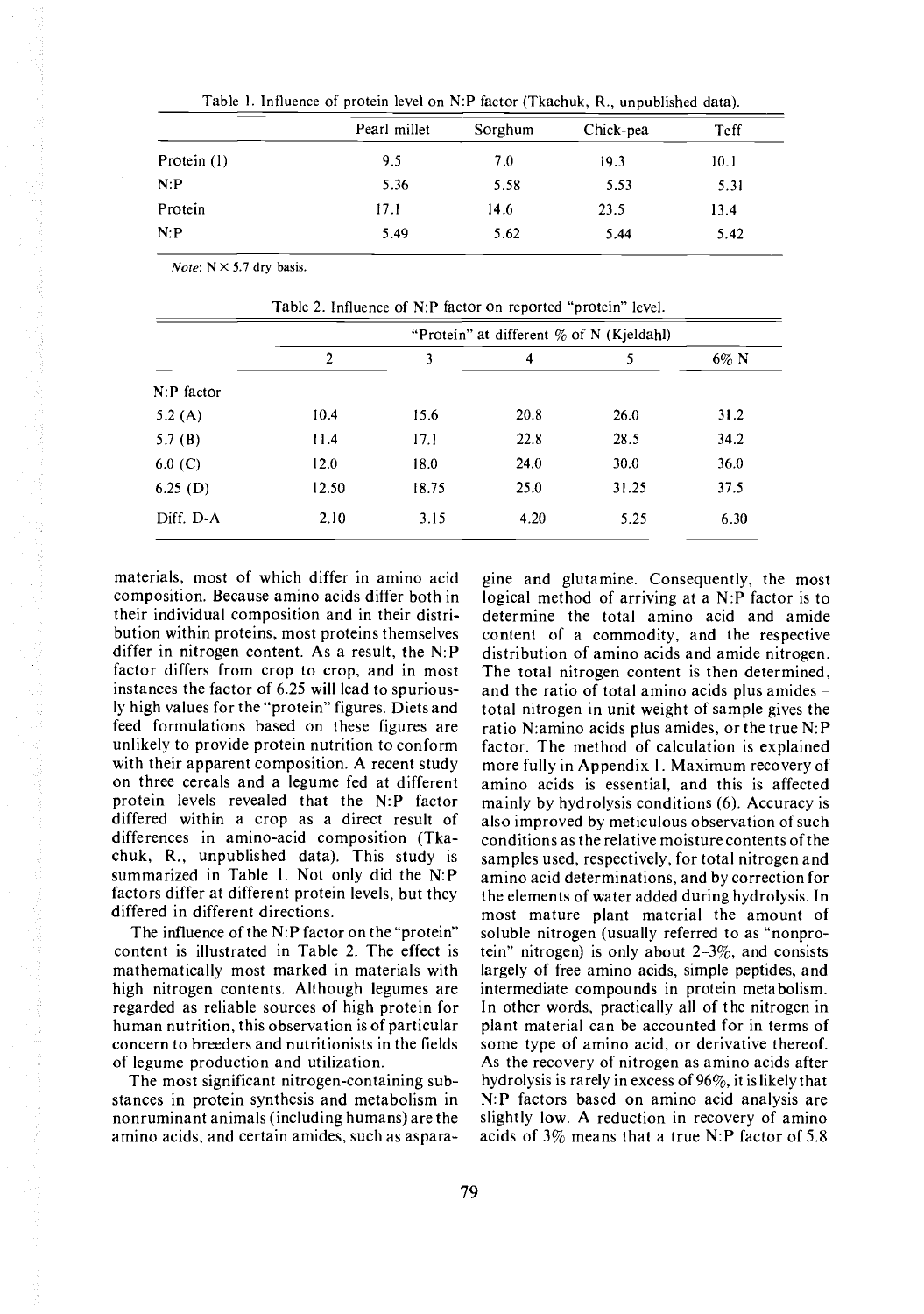|                                                                                                                  | Table 3. Protein data for some pulses compared with wheat (Dronzek, B.L.: unpublished data). |                 |                          |                           |                         |                                                                                      |                                                                                                                                                                                                                                      |
|------------------------------------------------------------------------------------------------------------------|----------------------------------------------------------------------------------------------|-----------------|--------------------------|---------------------------|-------------------------|--------------------------------------------------------------------------------------|--------------------------------------------------------------------------------------------------------------------------------------------------------------------------------------------------------------------------------------|
| Parameter                                                                                                        | L. esculatum<br>Lentil                                                                       | V. faba<br>Bean | Pigeon pea<br>C. cajanus | C. arietinum<br>Chick-pea | V. narbonensis<br>Vetch | V. gallilea<br>Vetch                                                                 | T. aestivum<br>Wheat                                                                                                                                                                                                                 |
| N.P factor <sup>a</sup>                                                                                          |                                                                                              | 5.26            |                          |                           |                         |                                                                                      |                                                                                                                                                                                                                                      |
|                                                                                                                  |                                                                                              |                 | 5.08.98<br>5.23.28       |                           | 54<br>28.3<br>28.25     | $5.50$<br>$26.4$                                                                     | $5.8$<br>$5.4$     $\sqrt{2.36}$ $2.7$ $2.7$ $2.7$ $2.7$ $2.7$ $2.7$ $2.7$ $2.7$ $2.7$ $2.7$ $2.7$ $2.7$ $2.7$ $2.7$ $2.7$ $2.7$ $2.7$ $2.7$ $2.7$ $2.7$ $2.7$ $2.7$ $2.7$ $2.7$ $2.7$ $2.7$ $2.7$ $2.7$ $2.7$ $2.7$ $2.7$ $2.7$ $2$ |
| Mean protein<br>High protein<br>Low protein<br>No. of samples<br>Histidine<br>Histidine<br>Threonine<br>Theonine |                                                                                              |                 |                          |                           |                         | $\pm 1$                                                                              |                                                                                                                                                                                                                                      |
|                                                                                                                  |                                                                                              |                 |                          |                           |                         |                                                                                      |                                                                                                                                                                                                                                      |
|                                                                                                                  |                                                                                              |                 |                          |                           | $\bullet$               |                                                                                      |                                                                                                                                                                                                                                      |
|                                                                                                                  |                                                                                              |                 |                          |                           |                         |                                                                                      |                                                                                                                                                                                                                                      |
|                                                                                                                  |                                                                                              |                 |                          |                           |                         |                                                                                      |                                                                                                                                                                                                                                      |
|                                                                                                                  |                                                                                              |                 |                          |                           |                         |                                                                                      |                                                                                                                                                                                                                                      |
|                                                                                                                  |                                                                                              |                 |                          |                           | 35555881<br>34555881    | $\begin{array}{c}\n 2.838 \\ -0.8381 \\ -0.4330 \\ -0.5330 \\ -0.5384\n \end{array}$ |                                                                                                                                                                                                                                      |
|                                                                                                                  |                                                                                              |                 |                          |                           |                         |                                                                                      |                                                                                                                                                                                                                                      |
|                                                                                                                  |                                                                                              |                 |                          |                           |                         |                                                                                      |                                                                                                                                                                                                                                      |
| Methionine<br>Isoleucine<br>Leucine                                                                              |                                                                                              |                 |                          |                           |                         |                                                                                      |                                                                                                                                                                                                                                      |
| <b>Tyrosine</b>                                                                                                  |                                                                                              |                 |                          |                           |                         |                                                                                      |                                                                                                                                                                                                                                      |
| Phenylalanine                                                                                                    | 8<br>5 1 4 5 8 9 5 5 8 6 7 8 9 1 8 1 8 6 7<br>5 8 9 5 9 0 0 1 9 0 1 9 1 9 1 9                | 1.27            | $\frac{13}{5.16}$        |                           | $\frac{33}{245}$        | $\frac{24}{247}$                                                                     |                                                                                                                                                                                                                                      |
| Corrected to 98% recovery of amino acids.<br>$N \times 5.7$ , dry basis. Standard Grams amino acids per $100$    | d error of check sample analysis (chick-pea) = $0.263\%$ .<br>g protein.                     |                 |                          |                           |                         |                                                                                      |                                                                                                                                                                                                                                      |
|                                                                                                                  |                                                                                              |                 |                          |                           |                         |                                                                                      |                                                                                                                                                                                                                                      |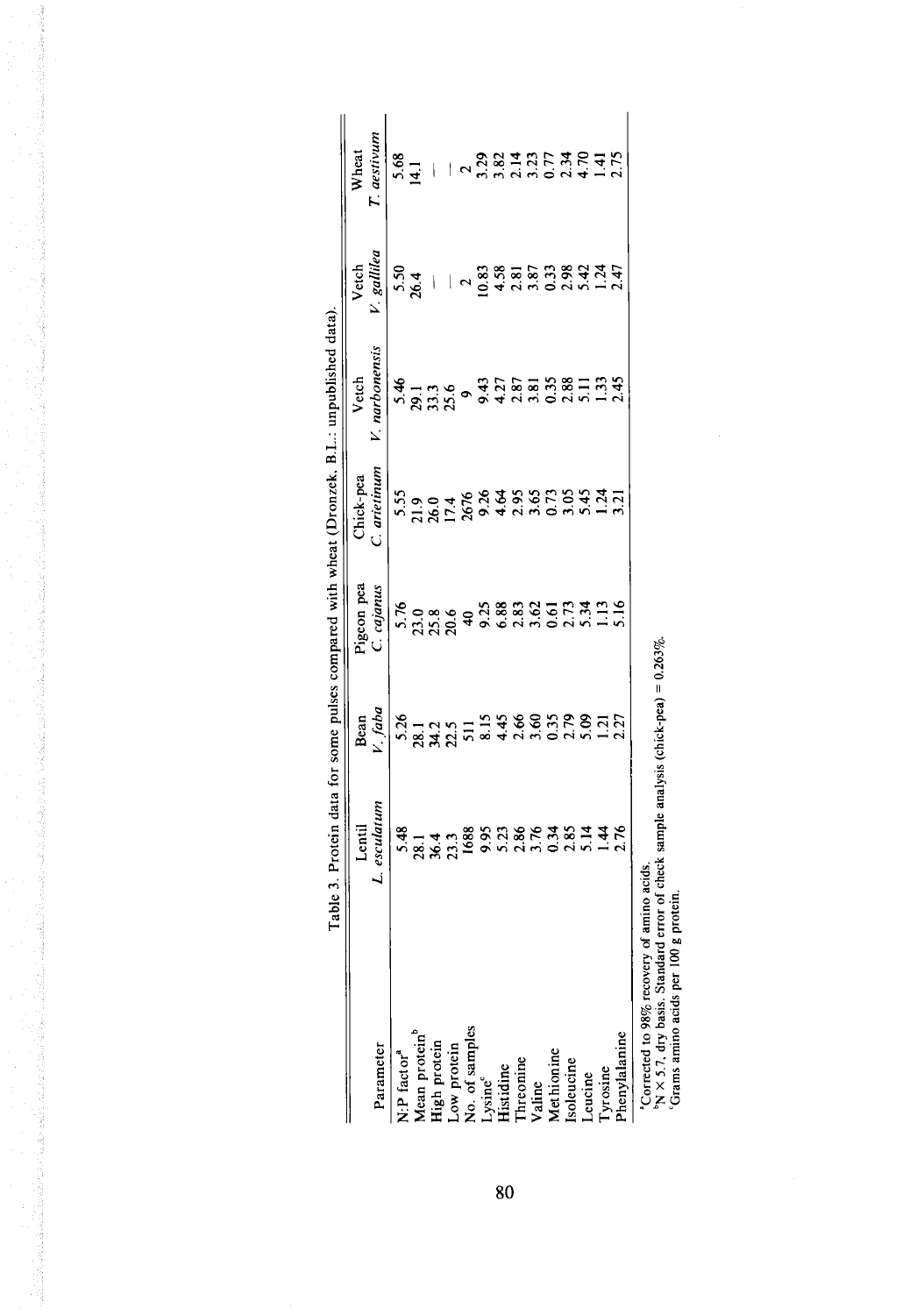will be reported as 5.62, for example.

Table 3 contains some details of the protein makeup of some common and less common legumes (6). Due partly to the absence of tryptophan and cystine figures, the recoveries were on the average rather low (89-90%), and for the purpose of this table, the figures were adjusted proportionally for each amino acid, to comply with a recovery of 98%. The data for wheat agrees well with literature values (2). Figures for total protein and some essential amino acids are included. All of the legumes provide an excellent source of lysine, compared with wheat. The legumes cited all provide better sources than wheat for all of the essential amino acids listed with the exception of methionine and tryptophan. The single sample of vetch Vicia gallilea was particularly rich in lysine. Lentil and bean (Vicia faba) were the richest sources of total protein.

化反应性 医血管瘤 化苯甲基 医心室 医皮肤病 医马德氏征 医舌骨的 医白色性血清

The foregoing remarks underline the facts that (a) N:P factors vary widely between species of legume (as well as other commodities), and that, (b) none of the N:P factors are as high as  $6.25$ . For all practical purposes, variation in the N:P factor is of no serious consequence, provided that the factor is quoted at the same time as the protein figures derived from it. The nutritionist and feed compositor can either compute food and feed mixes on the basis of total nitrogen, or convert, for example,  $N \times 5.7$  "protein" figures to  $N \times 6.25$  values to comply with practiced procedure in specific operations.

A worldwide campaign to standardize the N:P factor would in all probability spark a controversy that would endure until the turn of the century. However, were such a campaign to be waged, it would be more realistic to establish that the factor of 5.7 should serve as the standard N: P factor, for the reporting of protein content in all commodities of plant origin likely to be involved in the formulation of foods and feeds for human and other animals.

#### References

- 1. Osborne, T.B., and Voorhees, C.G. 1893. Am. Chem. J. (U.S.), 15, 392.
- 2. Tkachuk, R. 1969. Nitrogen-to-protein conversion factors for cereals and oilseed meals. Cereal Chem. (U.S.), 46, 419.
- 3. Heathcote, J.G. 1950. The quality of oats. Br. J. Nutr. (England), 4, 145.
- 4. Tkachuk, R. 1966. Note on the nitrogen-to-protein conversion factor for wheat flour. Cereal Chem. (U.S.), 43, 223.
- 5. Protein Calorie Advisory Group. 1974. Protein Advisory Group Statement No. 22.
- Tkachuk, R., and irvine, G.N. 1969. Amino acid compositions of cereals and oilseed meals. Cereal Chem. (U.S.), 46, 206.

| AA                                                               | $G$ AA N/<br>$100$ g total N, | $K_{AA}$<br>$(N \times 5.7)$ | $K_{AA}$<br>$(N \times 6.25)$ | G AA residues/<br>$100$ g sample<br>П |
|------------------------------------------------------------------|-------------------------------|------------------------------|-------------------------------|---------------------------------------|
| Tryptophan                                                       | 0.482                         | 0.8575                       | 0.9400                        | 0.562                                 |
| Lysine                                                           | 8.343                         | 1.2450                       | 1.3651                        | 6.702                                 |
| Histidine                                                        | 4.583                         | 1.7455                       | 1.9139                        | 2.626                                 |
| NH,                                                              | 10.683                        | 4.6877                       | 5.1403                        | 2.279                                 |
| Arginine                                                         | 21.584                        | 2.0424                       | 2.2395                        | 10.568                                |
| Aspartic acid                                                    | 8.123                         | 0.6932                       | 0.7601                        | 11.718                                |
| Threonine                                                        | 2.738                         | 0.7892                       | 0.8650                        | 3.469                                 |
| Serine                                                           | 3.518                         | 0.9373                       | 1.0278                        | 3.753                                 |
| Glutamic acid                                                    | 10.001                        | 0.6180                       | 0.6777                        | 16.183                                |
| Proline                                                          | 3.270                         | 0.8212                       | 0.9005                        | 3.982                                 |
| Glycine                                                          | 5.319                         | 1.3987                       | 1.5337                        | 3.803                                 |
| Alanine                                                          | 4.313                         | 1.1222                       | 1.2304                        | 3.843                                 |
| Valine                                                           | 3.601                         | 0.8052                       | 0.8829                        | 4.472                                 |
| Cystine                                                          | 0.617                         | 0.7186                       | 0.7877                        | 0.859                                 |
| Methionine                                                       | 0.342                         | 0.6083                       | 0.6669                        | 0.562                                 |
| Isoleucine                                                       | 2.767                         | 0.7048                       | 0.7728                        | 3.926                                 |
| Leucine                                                          | 5.001                         | 0.7084                       | 0.7728                        | 7.096                                 |
| Tyrosine                                                         | 1.477                         | 0,4896                       | 0.5368                        | 3.017                                 |
| Phenylalanine                                                    | 2.330                         | 0.5425                       | 0.5948                        | 4.295                                 |
| Total series II                                                  |                               |                              |                               | 93.715                                |
| Total II ÷ (100 ÷ 23.7) = 93.715 ÷ 4.2194 = 22.2105 = III        |                               |                              |                               |                                       |
| Total III ÷ % N in sample = 22.2105 ÷ 4.1579 = 5.34 = N:P factor |                               |                              |                               |                                       |

Appendix Table 1. Calculation of N:P factor (includes typical values for series I for beans). Original protein content of sample =  $23.7\%$  (N  $\times$  5.7 dry basis).